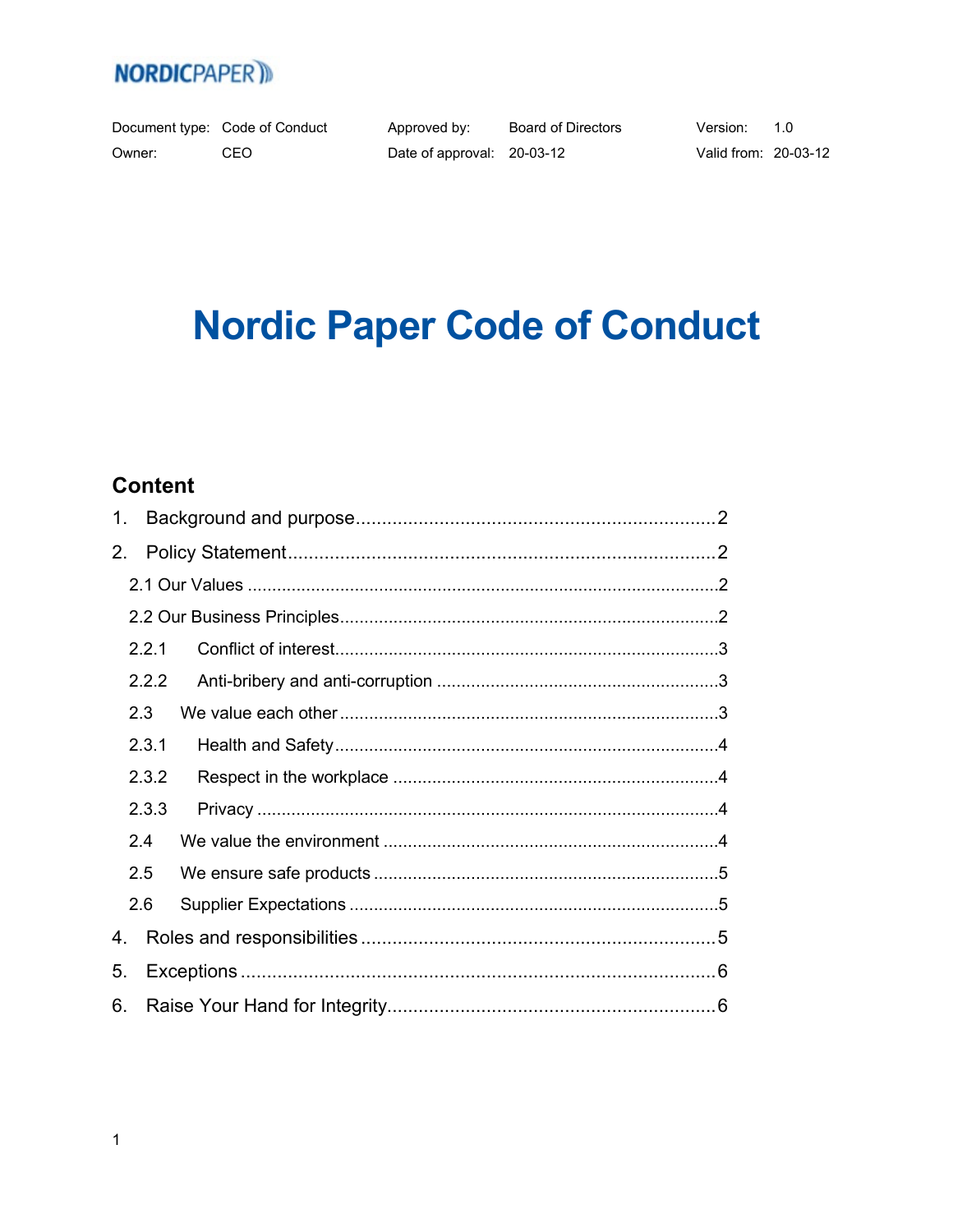|        | Document type: Code of Conduct | Approved by:               | Board of Directors | Version:             | - 10 |
|--------|--------------------------------|----------------------------|--------------------|----------------------|------|
| Owner: | CEO.                           | Date of approval: 20-03-12 |                    | Valid from: 20-03-12 |      |

## <span id="page-1-0"></span>**1. Background and purpose**

Our Code of Conduct (the Code) is the framework that helps us translate values into actions. The Code describes how we act as employees and how we do business. It also outlines expectations of employees and business partners and what our stakeholders can expect from us.

## <span id="page-1-1"></span>**2. Policy Statement**

#### <span id="page-1-2"></span>2.1 Our Values

Values fosters a culture and defines the principles that guide our day-to-day decision making to ensure we act in line with them. Nordic Papers values are;

**Responsibility** – We take responsibility for our own and others' well-being at work and create a safe and attractive workplace. Our responsibility for quality and delivery gives satisfied customers. Responsible behaviour regarding environment, for current and future generations, create sustainable results.

**Respect** - Equal value for people is a matter of course for us. We respect each other and meet everyone the way we want to be treated. That creates trust and confidence.

**Collaboration** – We cooperate with each other and with our stakeholders to create success. By recognising each other's differences and strengths, we become better together.

**Development** - We challenge what we do today and set new and inspiring goals. Through continuous improvement we reach new levels.

Our Code applies to each of us and sets the standard for all who have a role in our business:

Our Code does not replace good judgment. It provides an overview of the principles we use to guide us, but it does not provide enough information to cover every circumstance or every law and regulation that affects us. So, we rely on that everyone uses their judgment and, if unsure of what to do, seek guidance and ask questions. If you see anything that appears wrong or inconsistent, speak up.

#### <span id="page-1-3"></span>2.2 Our Business Principles

We act as a reliable and honest Group that lives up to its commitments. Our vision is that Nordic Paper will be the natural leader in speciality paper. We offer selected customer superior service and quality. We work together to serve our customers with the respect and value they deserve, and as we would expect for ourselves and our Company. We always act honestly and in compliance with antitrust and fair competition laws and regulations.

We believe in long term business relationships, in which we, together with our business partners, lay the foundations for strong financial results, consideration for the environment and social commitment. Our Code of Conduct is communicated to our stakeholders as a natural element of our relationship.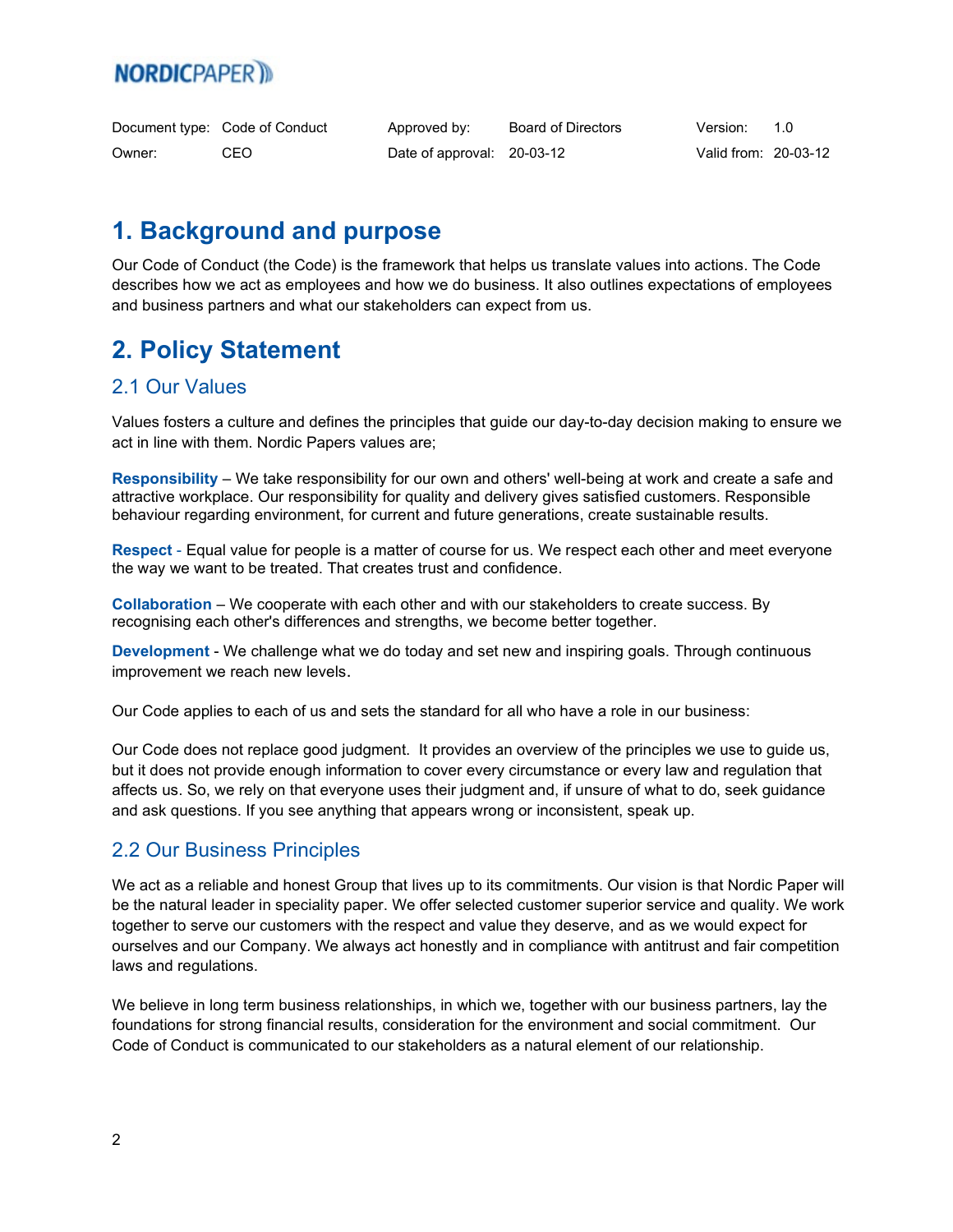|        | Document type: Code of Conduct | Approved by:               | Board of Directors | Version:             | 1 O |
|--------|--------------------------------|----------------------------|--------------------|----------------------|-----|
| Owner: | CEO                            | Date of approval: 20-03-12 |                    | Valid from: 20-03-12 |     |

#### <span id="page-2-0"></span>2.2.1 Conflict of interest

When conducting business, the best interests of Nordic Paper should be foremost in the minds of everyone who works for the Company. A conflict of interest arises when your personal activities and relationships interfere. Employees of Nordic Paper shall avoid situations which may lead to conflicts arising between personal interests and those of the company. If personal interests can affect the outcome of a situation that someone is responsible for, or participates in, it must be discussed with their immediate superior.

#### <span id="page-2-1"></span>2.2.2 Anti-bribery and anti-corruption

We have zero tolerance for corruption and any form of bribery. Bribery is receiving, giving or offering to give anything of value to improperly influence a business decision or government action. Nordic Paper and anyone who represents us must not participate in or endorse any form of corruption.

#### 2.2.3 Confidentiality

Protecting confidential information about Nordic Papers activities, performance, products, or plans is critical to our Company's competitive position and reputation. Company information may include various types of information about the Company, our employees, and our customers. You are required to keep Company information and third-party information confidential both while you are employed and after you leave the Company. Together we commit to:

- Ensure that we don't disclose confidential information to anyone outside the Company except when disclosure is required for business purposes or by law or regulation and is subject to a written agreement
- Ensure that we don't share stock price-sensitive or material non-public Nordic Paper Company information with anyone, including family or friends or even to fellow Nordic Paper employees unless they have a business reason to know

#### <span id="page-2-2"></span>2.3 We value each other

We strive for excellence in our treatment of employees and are committed to offering fair terms and conditions of employment. Our Values, Code, talent development strategies and employment policies support the principles contained in the United Nations Universal Declaration of Human Rights and the International Labor Organization Fundamental Principles and Labor Standards. Together we commit to:

- Provide fair and equitable wages, working hours, benefits and other conditions of employment in accordance with applicable laws
- Recognize and respect employees' right to freedom of association and collective bargaining
- Provide human and safe working conditions
- Prohibit forced labor, child labor, and human trafficking and ensure that any association with the Company is made by free choice
- Promote a workplace free of discrimination and harassment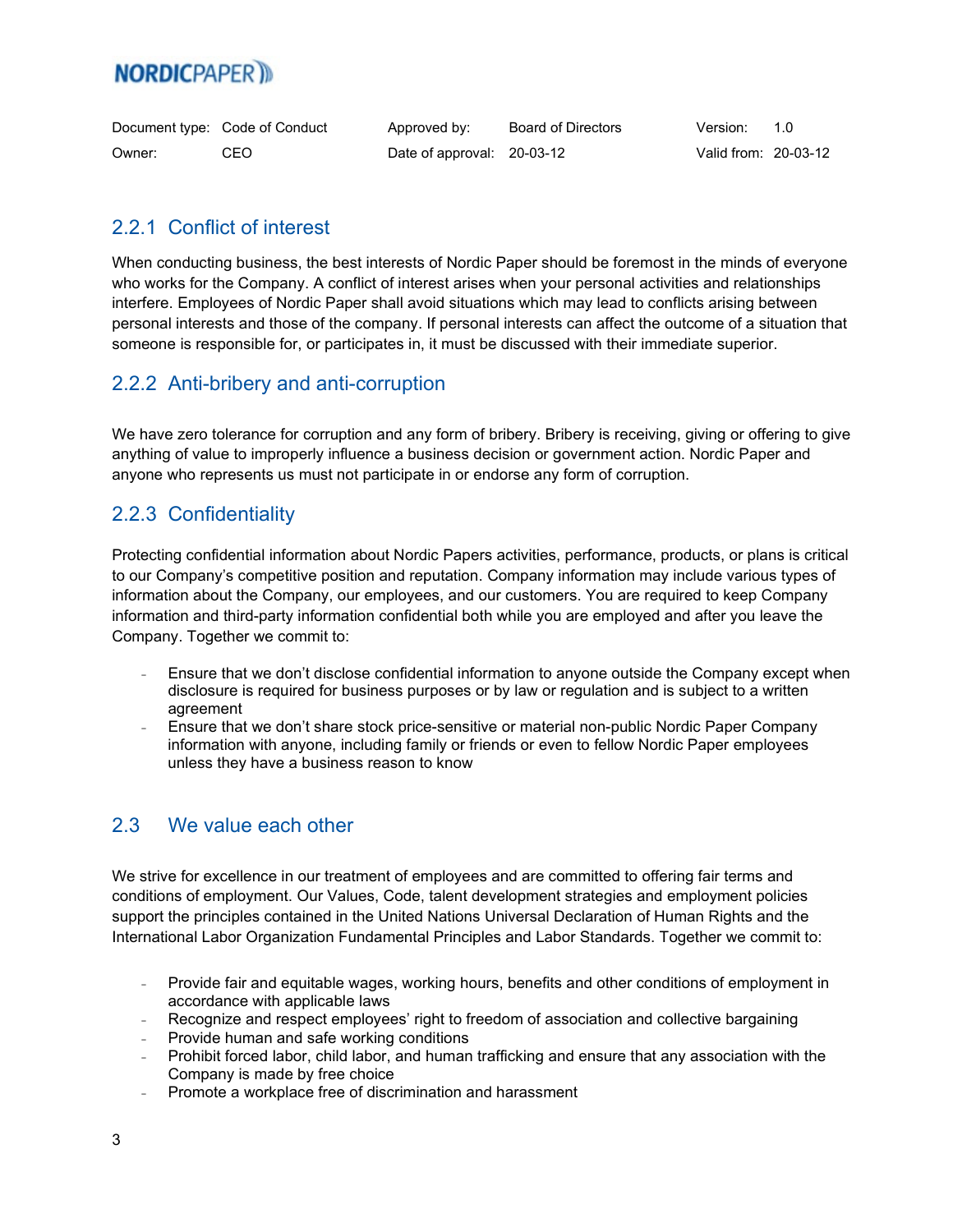|        | Document type: Code of Conduct | Approved by:               | Board of Directors | Version:             | - 1 N |
|--------|--------------------------------|----------------------------|--------------------|----------------------|-------|
| Owner: | CEO                            | Date of approval: 20-03-12 |                    | Valid from: 20-03-12 |       |

#### <span id="page-3-0"></span>2.3.1 Health and Safety

Nordic Paper is committed to ensuring a healthy and safe environment as part of each of our facilities' activities and operations. Our goal, as a Company, is to protect the health, safety and wellbeing of our employees, visitors and contractors while maintaining regulatory requirements. Together we commit to:

- Adhere to established health and safety standards
- Work to prevent work-related accidents, injuries, and illnesses
- Identify and eliminate unsafe conditions and behaviors
- Continuously improve our health and safety management system and performance

#### <span id="page-3-1"></span>2.3.2 Respect in the workplace

We treat everyone—including employees, candidates, customers, suppliers, partners, contractors, shareholders, and communities – with respect. Together we commit to:

- Strive to have a positive and diverse working environment
- Ensure that we don't discriminate against anyone because of age, race, religion, color, gender, gender identity, sexual orientation, mental or physical disability, national origin/ethnicity, familial status, marital status, pregnancy status, citizenship, genetic information, or any other criteria or characteristic prohibited by law or otherwise irrelevant for the position
- Treat each other with courtesy, consideration, and respect
- Prevent and refuse to tolerate harassment of any kind

#### <span id="page-3-2"></span>2.3.3 Privacy

We are committed to respecting all employees' privacy rights, and we take precautions to protect everyone's personal data from unauthorized access, use, retention, and/or disclosure. Together we commit to;

- Keep personal data private
- Use personal data only for specific purposes in accordance with the law and all legitimate Nordic Paper requirements
- Ask permission to share or use personal data for purposes other than the ones for which the data was collected

#### <span id="page-3-3"></span>2.4 We value the environment

Everything we do, we do with consideration for the environment. That is a prerequisite to be long-term sustainable. We therefore continuously work to reduce emissions to air and water as well as the consumption of energy and raw materials.

We use renewable forestry resources in our manufacturing processes and source wood that is FSC® and PEFC certified.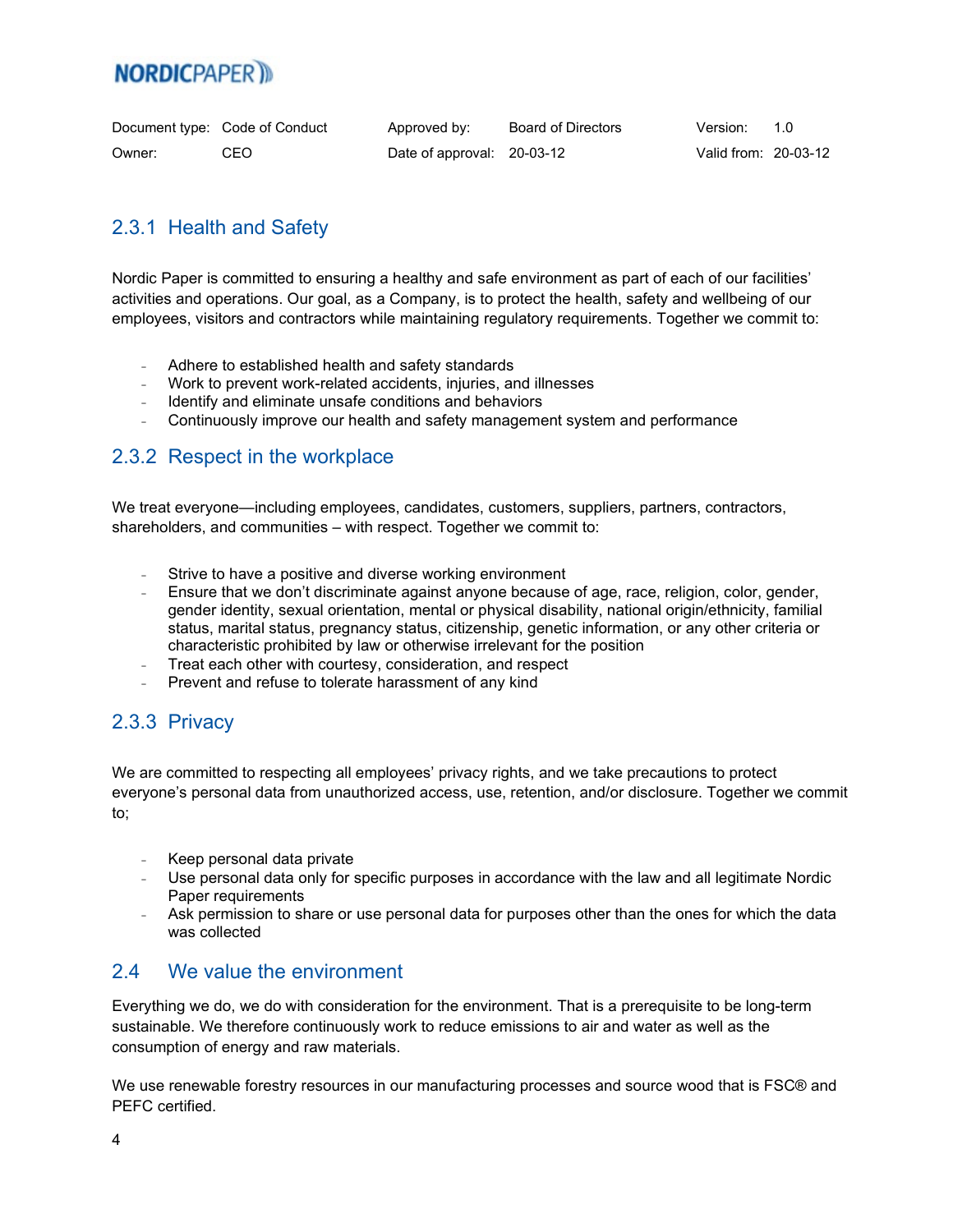|        | Document type: Code of Conduct | Approved by:               | Board of Directors | Version:             | 1 O |
|--------|--------------------------------|----------------------------|--------------------|----------------------|-----|
| Owner: | CEO                            | Date of approval: 20-03-12 |                    | Valid from: 20-03-12 |     |

#### <span id="page-4-0"></span>2.5 We ensure safe products

Our ways of working, in compliance with legislation regarding food safety, ensure that the products intended for food contact are safe for consumers.

#### <span id="page-4-1"></span>2.6 Supplier Expectations

In today's world we are often judged by our associations. To protect our Company and our customers we need to be very careful with whom we work. So, we expect our business partners, suppliers, and third-party vendors to have the same values as we do and to comply with all applicable laws, regulations, and ethical guidelines. We commit to report any possible violations of laws, regulations or of our Supplier Code of Conduct.

We shall avoid personal advantages of the kind that may, or are designed to, affect the measures that are taken, the way in which matters are handled or decisions that are made.

This does not apply, however, to gifts of minor value. Here, "gifts" include not only material items but also benefits and perks, such as personal discounts when purchasing goods and services, or trips. Your immediate superior must be consulted if gifts are offered that are of more than minor value. Goods that have been sent shall be returned to the sender along with a cover letter explaining the company's guidelines with respect to gifts. Hospitality and representation, within reason, form a part of collaboration and the exchange of information. The extent of such attention should not, however, be allowed to take on such proportions that it may affect the decision-making process

## **3. Audience**

The policy applies to all entities within the Group.

Agents shall act in compliance with our Agency Agreement.

All our suppliers and other business partners are expected to adhere to similar standards to those reflected in our Code. Compliance with such standards is a prime factor when selecting our business partners.

## <span id="page-4-2"></span>**4. Roles and responsibilities**

The CEO is the owner of this policy.

Managers in Nordic Paper are responsible for providing information and presenting the contents and meaning of the Code of Conduct within their area of responsibility of the organization to our employees and business partners.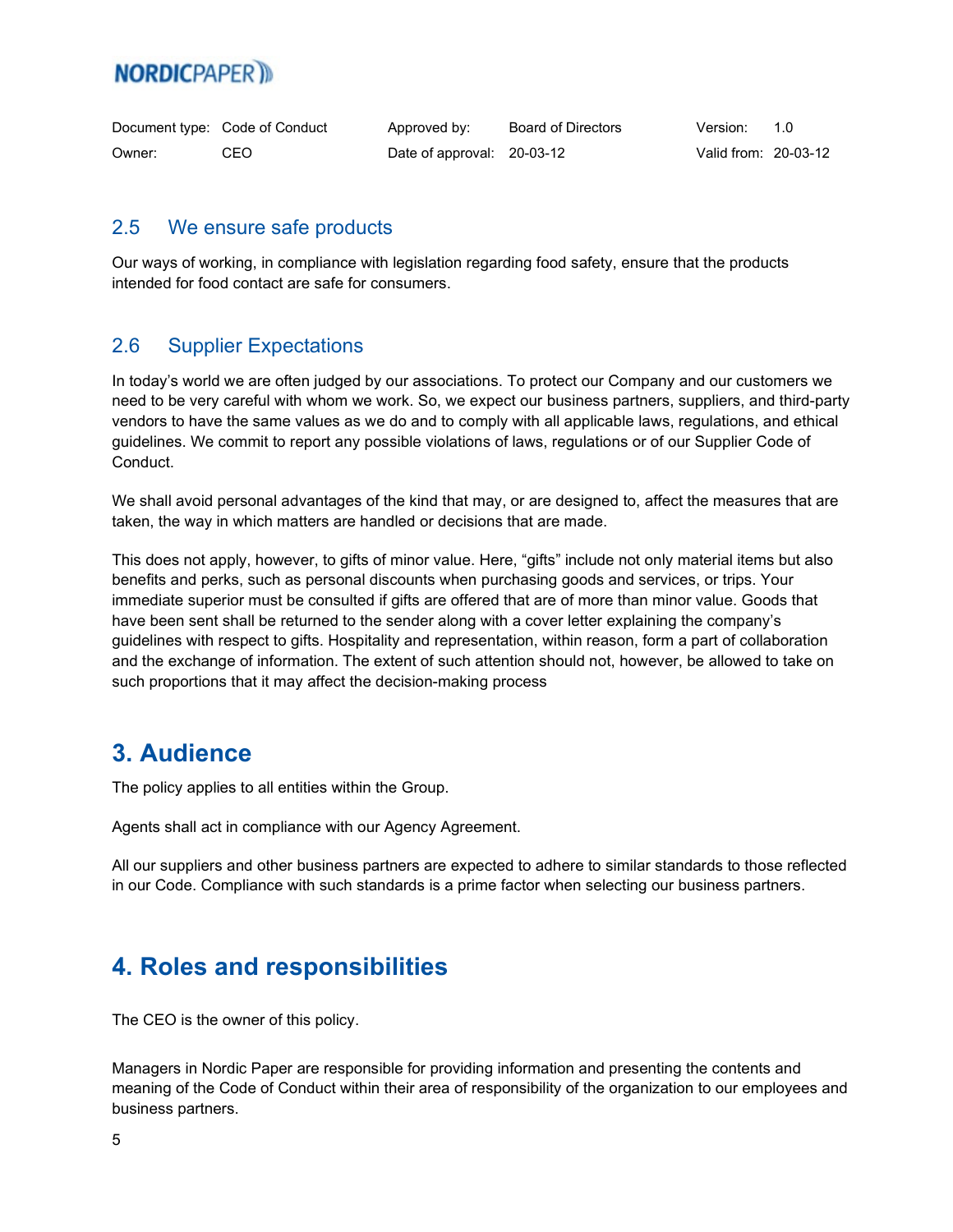|        | Document type: Code of Conduct | Approved by:               | Board of Directors | Version:             | 1 N |
|--------|--------------------------------|----------------------------|--------------------|----------------------|-----|
| Owner: | CEO                            | Date of approval: 20-03-12 |                    | Valid from: 20-03-12 |     |

# <span id="page-5-0"></span>**5. Exceptions**

There are no exceptions to this policy. Any need of exceptions to this policy must be clearly defined and documented. All exceptions shall be approved by the Board of Directors.

## <span id="page-5-1"></span>**6. Raise Your Hand for Integrity**

Actual or potential violations of policies, laws and regulations, or the Code that you believe have occurred or are about to occur should be reported immediately to your Manager, or another Manager you trust or a Human Resources Representative.

At Nordic Paper we are committed to protecting individuals who make a report or participate in an investigation in good faith. "Good faith" means that you honestly provide all the information you have when making a report or participating in an investigation. It does not matter if you realize later that you were mistaken or if the incident reported was not a violation after all.

## **7. References**

- Code of Conduct Suppliers
- Code of Conduct Agents
- Anti Bribery and Anti Corruption Procedure
- OHS Policy
- Environment Policy
- HR Policy
- GDPR Procedure